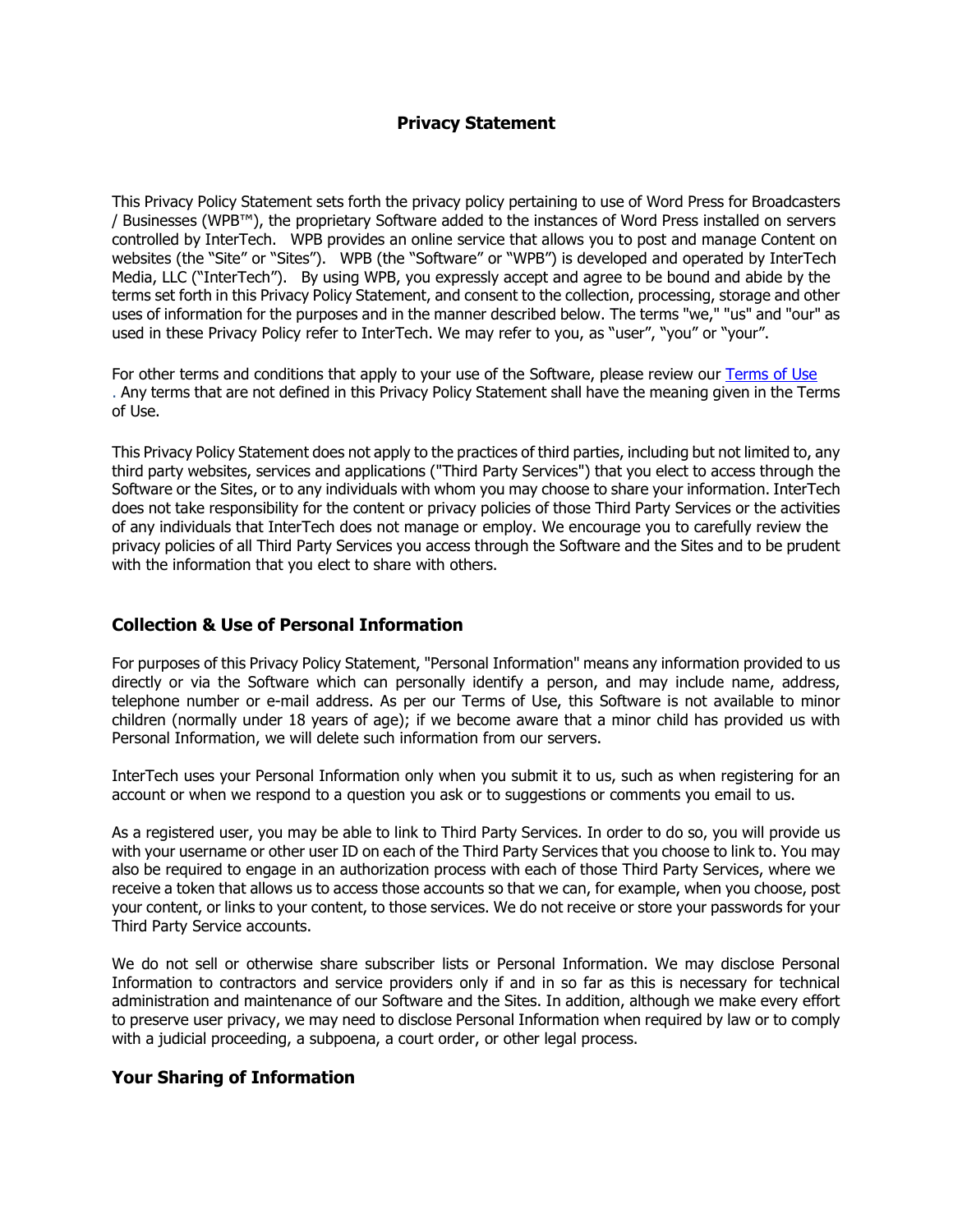Registered users of the Software will be able to share their Personal Information using certain features of the Software. In addition to postings that you publish to the Sites as a user or using Third Party Services, please keep in mind that your content may be published in a manner which is subject to indexing by third party search engines. You should assume that anything you yourself publish will have a wide public audience, and that your published content may continue to exist and even be redistributed by others or retained indefinitely, including in our system servers, even if you terminate your account with us.

## **Non-Personal Information Collected**

We collect information about how people use the Software and the Sites, but this information does not include any data that personally identifies anyone. Rather, this information includes general usage information, and may include information such as the number and frequency of visitors, which pages or features of the Software and the Sites they have visited, which links they have clicked on, and the length of those visits. We may also look for and tag keywords and subjects in user content, so that we can track interest levels and rank those interests. Additionally, we may collect information related to location, such as by converting an IP address into a geographic location, as well as information related to a mobile device if used to access the Software or the Sites in that manner, such as by converting the GPS signals sent by the mobile device or using sensor data from the device that may, for example, provide information on nearby Wi-Fi access points and cell towers. We may also use third party applications and services to collect and analyze this information. The information we collect in this manner enables us and third parties authorized by us to figure out how individuals use the Software and the Sites so that we can analyze, improve and personalize them. The collection of this information permits advertisers to target ads to the Sites. Ad targeting is fully automated, does not involve information that personally identifies anyone and no humans read content in order to target ads. Some of this information may be associated with the IP Address (as defined below) used to access the Software or the Sites, and some may be associated with your registered account, such as the topics searched for and web pages visited or link to through the Software and the Sites. We may also use some of this information in aggregate form -- as a statistical measure related to all users of the Software and Sites -- and again this collection of data would not identify anyone personally.

Information Collected Using Cookies: Cookies are pieces of text that may be sent to and saved by a web browser when accessing the Software or a Site; your web browser stores these cookies in a way associated with each website visited, and you can see your cookies through your browser settings. We use cookies to enable our servers to recognize web browser and tell us how and when the Software or Sites are used. Our cookies do not, by themselves, contain information that personally identifies anyone, and we don't combine the general information collected through cookies with other such information to identify anyone. However, we do use cookies to identify that you have logged in and that your web browser has accessed aspects of the Software, and we may associate that information with your account. This information, in turn, is sometimes used to personalize experiences using the Software or the Sites. Most web browsers have an option for turning off the cookie feature, which will prevent a browser from accepting new cookies, as well as (depending on the sophistication of the web browser software) allowing the user to decide on acceptance of each new cookie in a variety of ways. While rejecting a cookie will not normally affect browsing or ability to access the features on our Software, you may be required to re-enter certain information when you return to the Software. Some Third Party Services that we use may also place their own cookies on your browser, and individual blogs on our network may contain code that places their own cookies. Note that this Privacy Policy covers our use of cookies only and does not cover the use of cookies by any third parties.

Information Collected Using Web Beacons. We also may use electronic image requests (also called "web beacons" or "single-pixel gifs") to count page views and to access cookies. The web beacons do not collect, gather, monitor or share any Personal Information; they are just used to compile anonymous information about Site usage.